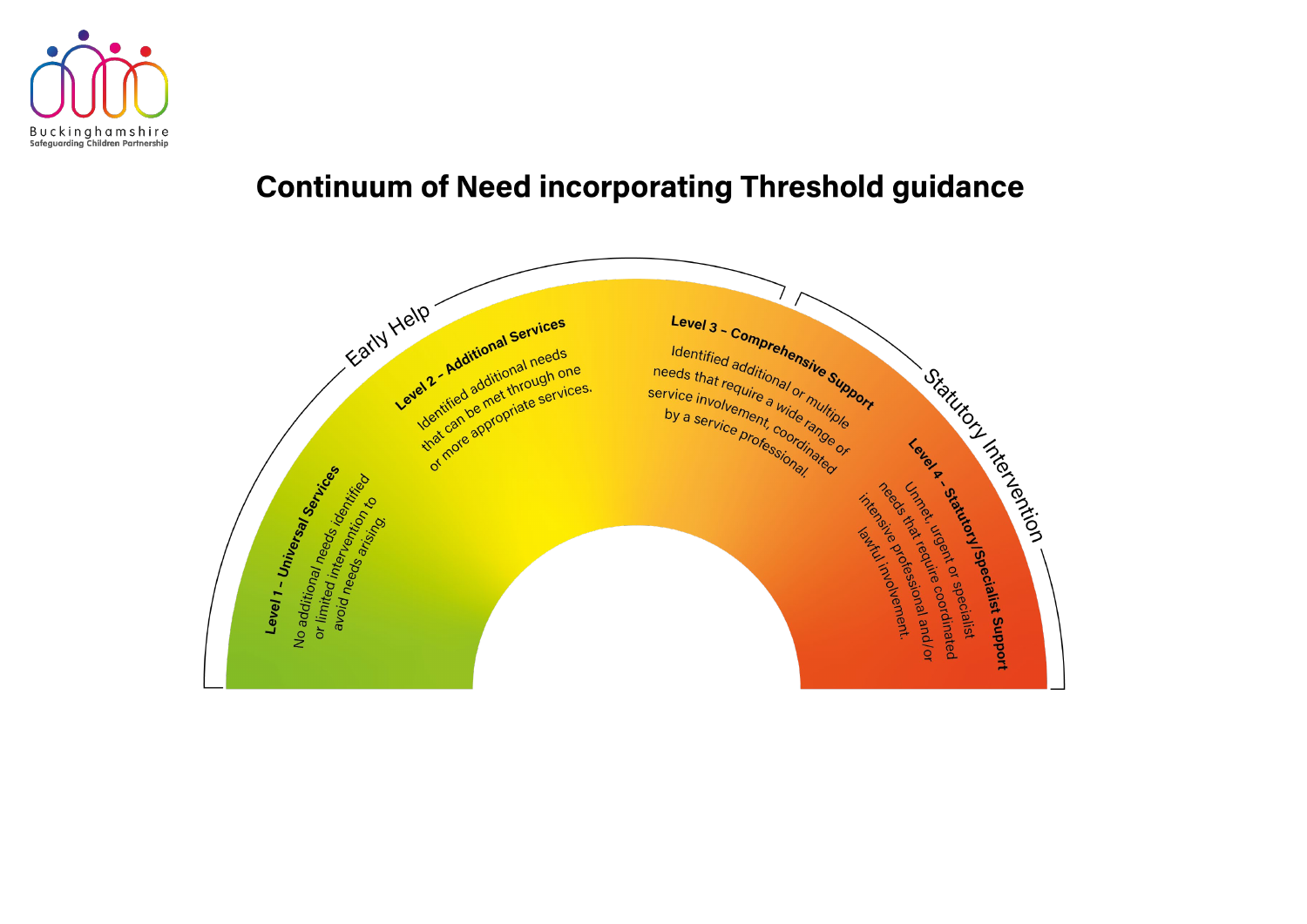mgside the love, care and protection of parents and ne limited intervention from a universal service may area will fall into this category.

| Level 1<br><b>Universal Services</b> | No additional needs identified or limited intervention to avoid needs arising.<br>Children and young people whose needs are met by on-going services such as schools, GP's, Health visitors and Dentist alongside the love, care and protection of<br>carers. Children and young people in this category are making good overall progress in all areas of their development. Some limited intervention from a universal<br>be needed to avoid needs arising or to meet a single identified need. The majority of children living in each local authority area will fall into this category. |
|--------------------------------------|---------------------------------------------------------------------------------------------------------------------------------------------------------------------------------------------------------------------------------------------------------------------------------------------------------------------------------------------------------------------------------------------------------------------------------------------------------------------------------------------------------------------------------------------------------------------------------------------|
| <b>Response:</b>                     | Agencies should identify what they can do first to support the child and their family through their own service.                                                                                                                                                                                                                                                                                                                                                                                                                                                                            |
| Assessment:                          | Agencies may use their own assessment processes to tailor the services they provide.                                                                                                                                                                                                                                                                                                                                                                                                                                                                                                        |

## **Development of the baby or child Family and Equipment and Carers Family and environment elements**

| <b>Health</b>                                                                                                                                                                                                                                                        | <b>Identity and self-esteem</b>                                                                                                                                                                                                                                                                            | <b>Basic care, safety and protection</b>                                                                                                                                                                                                                                     | <b>Family f</b>                                                         |
|----------------------------------------------------------------------------------------------------------------------------------------------------------------------------------------------------------------------------------------------------------------------|------------------------------------------------------------------------------------------------------------------------------------------------------------------------------------------------------------------------------------------------------------------------------------------------------------|------------------------------------------------------------------------------------------------------------------------------------------------------------------------------------------------------------------------------------------------------------------------------|-------------------------------------------------------------------------|
| Physically well<br>$\bullet$<br>Nutritious diet<br>Adequate hygiene and dress<br>Developmental and health checks and<br>immunisations up to date<br>Developmental milestones and motor skills<br>appropriate                                                         | Positive sense of self and abilities<br>Sense of belonging and acceptance by others<br>Confident in social situations<br>Can discriminate between safe and unsafe<br>contacts<br><b>Family and social relationships</b>                                                                                    | Provide for child's physical needs, e.g. food,<br>$\bullet$<br>drink, appropriate clothing, medical and dental<br>care<br>Protection from danger or significant harm, in<br>$\bullet$<br>the home and elsewhere<br>Demonstrates appropriate awareness of safety<br>$\bullet$ | Go<br>pa<br>- Se<br>$n\epsilon$<br>Pa<br>m<br>N <sub>o</sub>            |
| Good height/weight<br>$\bullet$                                                                                                                                                                                                                                      | Stable and affectionate relationships with                                                                                                                                                                                                                                                                 | <b>Emotional warmth and stability</b>                                                                                                                                                                                                                                        | nc                                                                      |
| Sexual activity appropriate for age<br>$\bullet$<br>Good mental health<br>Not misusing substances or engaging in risk<br>taking behaviours                                                                                                                           | carers<br>Good relationships with siblings and peers<br>Developing independent and self-care skills                                                                                                                                                                                                        | Shows warm regard, praise and encouragement<br>$\bullet$<br>Ensures stable relationships<br>$\bullet$<br>Provides consistency of emotional warmth over<br>time                                                                                                               | <b>Housing</b><br>Ac                                                    |
|                                                                                                                                                                                                                                                                      | <b>Learning</b>                                                                                                                                                                                                                                                                                            |                                                                                                                                                                                                                                                                              | ap                                                                      |
| <b>Emotional development</b><br>Good quality early attachments<br>$\bullet$<br>Able to adapt to change<br>$\bullet$<br>Able to understand others' feelings<br>(appropriate to age and stage of<br>development)<br>Quality of attachment with caregivers<br>$\bullet$ | Access to books and toys<br>Attends school/nursery<br>$\bullet$<br>Acquires a wide range of skills and interests<br>Enjoys and participates in learning activities<br>$\bullet$<br>Has experiences of success and achievement<br>Sound links between home and school<br>Planning for career and adult life | <b>Guidance, boundaries and stimulation</b><br>Encourages learning and development through<br>interaction and play<br>Enables child/young person to experience<br>success<br>Ensure the child can develop a sense of right<br>$\bullet$                                      | Pa<br>ur<br>M<br>Social ar<br>- Fa<br>Go                                |
| <b>Behavioural developments</b>                                                                                                                                                                                                                                      |                                                                                                                                                                                                                                                                                                            | and wrong<br>Child / young person accesses leisure facilities<br>$\bullet$                                                                                                                                                                                                   | C <sub>C</sub><br>ch                                                    |
| Takes responsibility for own behaviour<br>$\bullet$<br>Responds appropriately to boundaries and<br>constructive guidance<br>Interacts appropriately<br>$\bullet$                                                                                                     |                                                                                                                                                                                                                                                                                                            | as appropriate to age and interests                                                                                                                                                                                                                                          | N <sub>o</sub><br>$\bullet$<br><b>C</b><br>$\bullet$<br>ris<br>wi<br>No |

**Useful contacts:** Please visit Buckinghamshire Safeguarding Children Partnership website – buckssafeguarding.org.uk/childrenpartnership/

### **Family functioning and well-being**

- ood relationships within family, including when arents are separated
- ense of wider family, friends and community, etworks
- arents/carers provide consistent positive role odelling
- o physical or mental health needs or if present do ot impact on the ability to parent

#### **Housing, work and income**

- ccommodation has basic amenities and
- appropriate facilities, and can meet family needs
- arents/carers able to manage the working or
- nemployment arrangements
- anaging budget to meet individual needs

### **nd community including education**

- amily feels part of the community
- ood social and friendship networks exists
- ommunity is generally supportive of families with hildren / young people
- o concerns of exploitation or risk of online harm
- hild's positive sense of self and abilities reduces the sk that they will be targeted by peers or adults who ish to exploit them
- o concerns of discrimination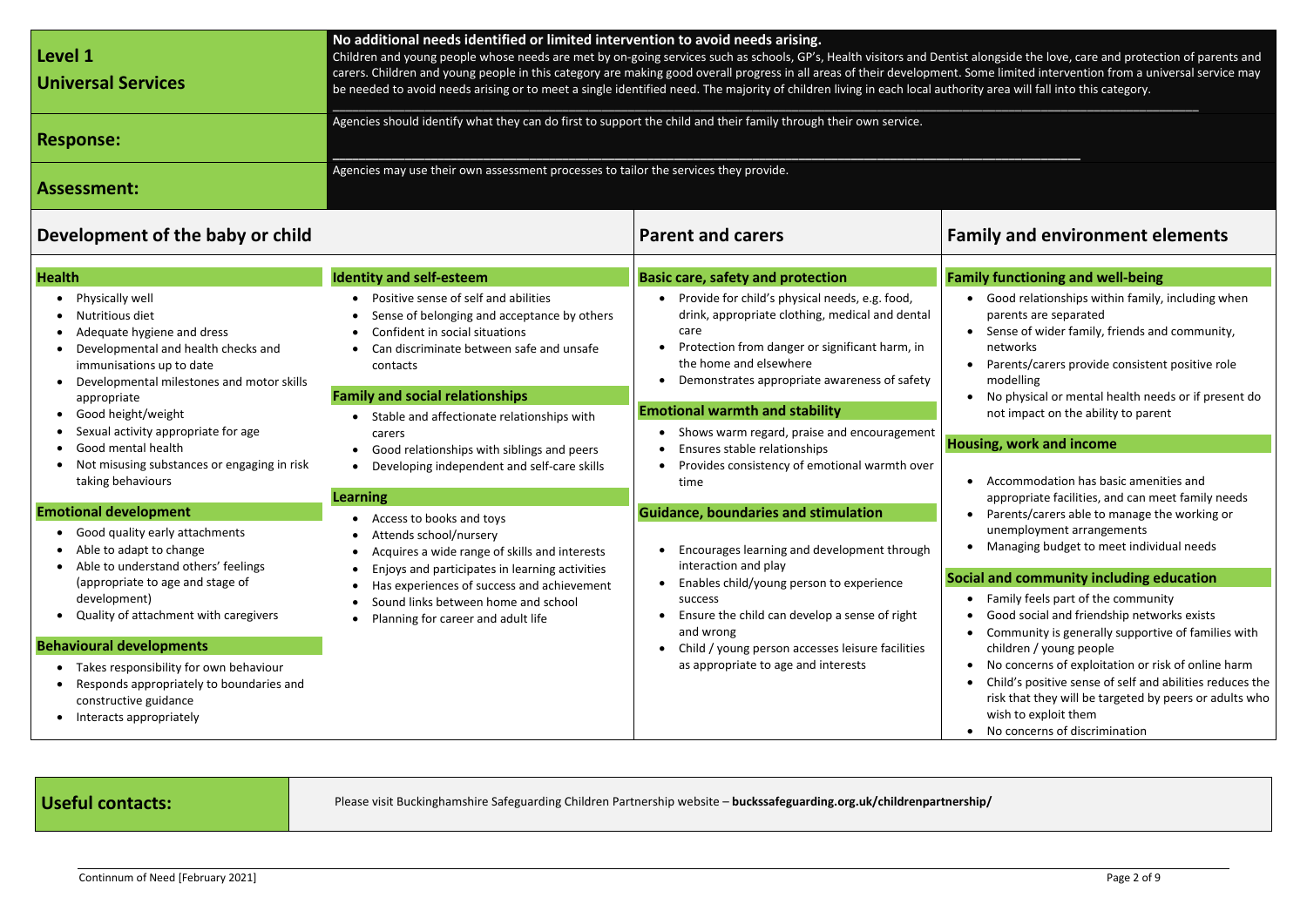| <b>Level 2</b><br><b>Additional Services</b>                                                                                                                                                                                                                                                                                                                                                                                                                                                                                                                                                                                                |                                                                                                                                                                                                                                                                                                                                                                                                                                                                                                                                                                                                     | ADDITIONAL NEEDS: Children and young people with additional needs (not just SEN), that can be met through a single agency response or through agencies<br>together to provide a coordinated partnership response. The support required may only be short term, but if ignored, these issues could lead to escalating.                                                                                                                                                                                                                                                                                                          |                                                                                                                                                                                                                                                                                                                                                                                                                                                                                                                                                                                          |
|---------------------------------------------------------------------------------------------------------------------------------------------------------------------------------------------------------------------------------------------------------------------------------------------------------------------------------------------------------------------------------------------------------------------------------------------------------------------------------------------------------------------------------------------------------------------------------------------------------------------------------------------|-----------------------------------------------------------------------------------------------------------------------------------------------------------------------------------------------------------------------------------------------------------------------------------------------------------------------------------------------------------------------------------------------------------------------------------------------------------------------------------------------------------------------------------------------------------------------------------------------------|--------------------------------------------------------------------------------------------------------------------------------------------------------------------------------------------------------------------------------------------------------------------------------------------------------------------------------------------------------------------------------------------------------------------------------------------------------------------------------------------------------------------------------------------------------------------------------------------------------------------------------|------------------------------------------------------------------------------------------------------------------------------------------------------------------------------------------------------------------------------------------------------------------------------------------------------------------------------------------------------------------------------------------------------------------------------------------------------------------------------------------------------------------------------------------------------------------------------------------|
| <b>Response:</b>                                                                                                                                                                                                                                                                                                                                                                                                                                                                                                                                                                                                                            |                                                                                                                                                                                                                                                                                                                                                                                                                                                                                                                                                                                                     | Agencies should refer to a single agency to meet identified need. Agencies can be identified through the Buckinghamshire Family Information Service website<br>provides details to local support services and access to family support and information of wider early help approaches. Towards the top end of level 2, agenc<br>need to work together to provide a coordinated service to support a child and their family who need support from more than one agency.                                                                                                                                                         |                                                                                                                                                                                                                                                                                                                                                                                                                                                                                                                                                                                          |
| <b>Assessment:</b>                                                                                                                                                                                                                                                                                                                                                                                                                                                                                                                                                                                                                          | this will be particularly helpful when more than one agency may be involved.                                                                                                                                                                                                                                                                                                                                                                                                                                                                                                                        | Agencies who have carried out their own specific assessment (for example the Outcome Star or Children's Neglect Tool Kit), should consider sharing those ou                                                                                                                                                                                                                                                                                                                                                                                                                                                                    |                                                                                                                                                                                                                                                                                                                                                                                                                                                                                                                                                                                          |
| Development of the baby or child                                                                                                                                                                                                                                                                                                                                                                                                                                                                                                                                                                                                            |                                                                                                                                                                                                                                                                                                                                                                                                                                                                                                                                                                                                     | <b>Parent and carers</b>                                                                                                                                                                                                                                                                                                                                                                                                                                                                                                                                                                                                       | <b>Family and environment elements</b>                                                                                                                                                                                                                                                                                                                                                                                                                                                                                                                                                   |
| <b>Health</b>                                                                                                                                                                                                                                                                                                                                                                                                                                                                                                                                                                                                                               | <b>Identity and self-esteem</b>                                                                                                                                                                                                                                                                                                                                                                                                                                                                                                                                                                     | <b>Basic care, safety and protection</b>                                                                                                                                                                                                                                                                                                                                                                                                                                                                                                                                                                                       | <b>Family functioning and well-being</b>                                                                                                                                                                                                                                                                                                                                                                                                                                                                                                                                                 |
| Inadequate diet e.g. no breakfast<br>Missing immunisations/checks<br>Child is susceptible to persistent minor health<br>problems or accidents<br>Slow in reaching developmental milestones<br>Minor concerns re diet, hygiene, clothing<br>Weight not increasing at rate expected, or<br>obesity<br>Dental care not sufficient<br>Vulnerable to emotional problems, perhaps in<br>response to life events such as parental<br>separation e.g. child seems unduly anxious,<br>angry or defiant<br>Early sexual activity or awareness<br>Experimenting with tobacco, alcohol or illegal<br>drugs<br>Frequent accidents or A & E attendance or | Some insecurities around identity expressed<br>e.g. low self-esteem<br>May experience bullying around difference<br>$\bullet$<br>May be perpetrating bullying behaviour<br>Child can be over friendly or withdrawn with<br>strangers<br>Child/young person provocative in<br>behaviour/appearance e.g. inappropriately<br>dressed for school<br><b>Family and social relationships</b><br>Lack of positive role models<br>$\bullet$<br>Child has some difficulties sustaining<br>relationships<br>Unresolved issues arising from parents'<br>$\bullet$<br>separation, step parenting or bereavement | Basic care is not provided consistently<br>Haphazard use of safety equipment e.g.<br>fireguards<br>Parent/carer engagement with services is poor<br>Parent/carer requires advice on parenting issues<br>Some concerns around child's physical needs<br>being met<br>Young, inexperienced parents<br>Teenage pregnancy<br>Inappropriate childcare arrangements and/or<br>$\bullet$<br>too many carers<br>Some exposure to dangerous situations in the<br>home or community<br>Unnecessary or frequent visits to<br>$\bullet$<br>doctor/casualty<br>Parent/carer stresses starting to affect ability to<br>ensure child's safety | Parents/carers have some conflicts or o<br>that can involve the child/young persor<br>A child or young person has experience<br>significant adult, e.g. through bereaven<br>separation<br>Parent/carer has physical/mental healt<br>A child/young person is taking on a cari<br>relation to their parent/carer, or is look<br>younger siblings<br>Privately fostered<br>Adopted<br>Limited friends and family support<br>Child looked after by many different ad<br>$\bullet$<br>Parent / carer has learning needs<br>Physical or mental health needs<br><b>Housing, work and income</b> |
| admissions to hospital                                                                                                                                                                                                                                                                                                                                                                                                                                                                                                                                                                                                                      | <b>Self-care skills and independence</b>                                                                                                                                                                                                                                                                                                                                                                                                                                                                                                                                                            | <b>Emotional warmth and stability</b>                                                                                                                                                                                                                                                                                                                                                                                                                                                                                                                                                                                          | Poor housing<br>$\bullet$                                                                                                                                                                                                                                                                                                                                                                                                                                                                                                                                                                |
| <b>Emotional development</b><br>Some difficulties with family relationships<br>$\bullet$<br>Some difficulties with peer group relationships<br>and with adults, e.g. 'clingy', anxious or<br>withdrawn<br>Some evidence of inappropriate responses and<br>actions<br>Starting to show difficulties expressing<br>empathy                                                                                                                                                                                                                                                                                                                    | Disability limits amount of self-care possible<br>Not always adequate self-care, e.g. poor<br>hygiene<br>Child slow to develop age-appropriate self-<br>care skills<br><b>Learning</b><br>Disability limits amount of self-care possible<br>Have some identified learning needs that                                                                                                                                                                                                                                                                                                                | Inconsistent responses to child/young person by<br>parent/carer<br>Parents struggling to have their own emotional<br>needs met<br>Child/young person not able to develop other<br>$\bullet$<br>positive relationships<br>Child/young person's key relationships with<br>$\bullet$<br>family members not kept up<br>Starting to show difficulties with attachments<br>$\bullet$                                                                                                                                                                                                                                                 | Some problems over basic facilities<br>Family seeking asylum or refugees<br>$\bullet$<br>Periods of unemployment of parent/ca<br>Parents/carers have limited formal edu<br>Low income<br>$\bullet$<br>Financial/debt problems<br><b>Social and community including educat</b><br>Family new to the area or with limited<br>$\bullet$<br>community members                                                                                                                                                                                                                                |
| Limited engagement in play with others                                                                                                                                                                                                                                                                                                                                                                                                                                                                                                                                                                                                      | result in a school level response<br>Language and communication difficulties                                                                                                                                                                                                                                                                                                                                                                                                                                                                                                                        |                                                                                                                                                                                                                                                                                                                                                                                                                                                                                                                                                                                                                                | Some social exclusion or conflict experi<br>tolerance                                                                                                                                                                                                                                                                                                                                                                                                                                                                                                                                    |

le agency response or through agencies working these issues could lead to escalating.  $t$ 

shire Family Information Service website which s. Towards the top end of level 2, agencies may ore than one agency.

Ageles Kagencies on have outcomes as specified outcomes as the Outcomes Star or Children Star or Children Star<br>Star or Children's Neglect Tool Kital Consider Sharing those outcomes as a sharing those outcomes as

### **<u>By and environment elements</u>**

#### **Family functioning and well-being**

- Poor housing
- Some problems over basic facilities
- Family seeking asylum or refugees
- Periods of unemployment of parent/carer
- Parents/carers have limited formal education
- Low income
- Financial/debt problems

#### **Solutify including education**

- Parents/carers have some conflicts or difficulties that can involve the child/young person
- A child or young person has experienced loss of significant adult, e.g. through bereavement or separation
- Parent/carer has physical/mental health difficulties • A child/young person is taking on a caring role in relation to their parent/carer, or is looking after younger siblings
- Privately fostered
- Adopted
- Limited friends and family support
- Child looked after by many different adults
- Parent / carer has learning needs
- Physical or mental health needs

#### **Housh**, work and income

- Family new to the area or with limited contact with community members
- Some social exclusion or conflict experiences; low tolerance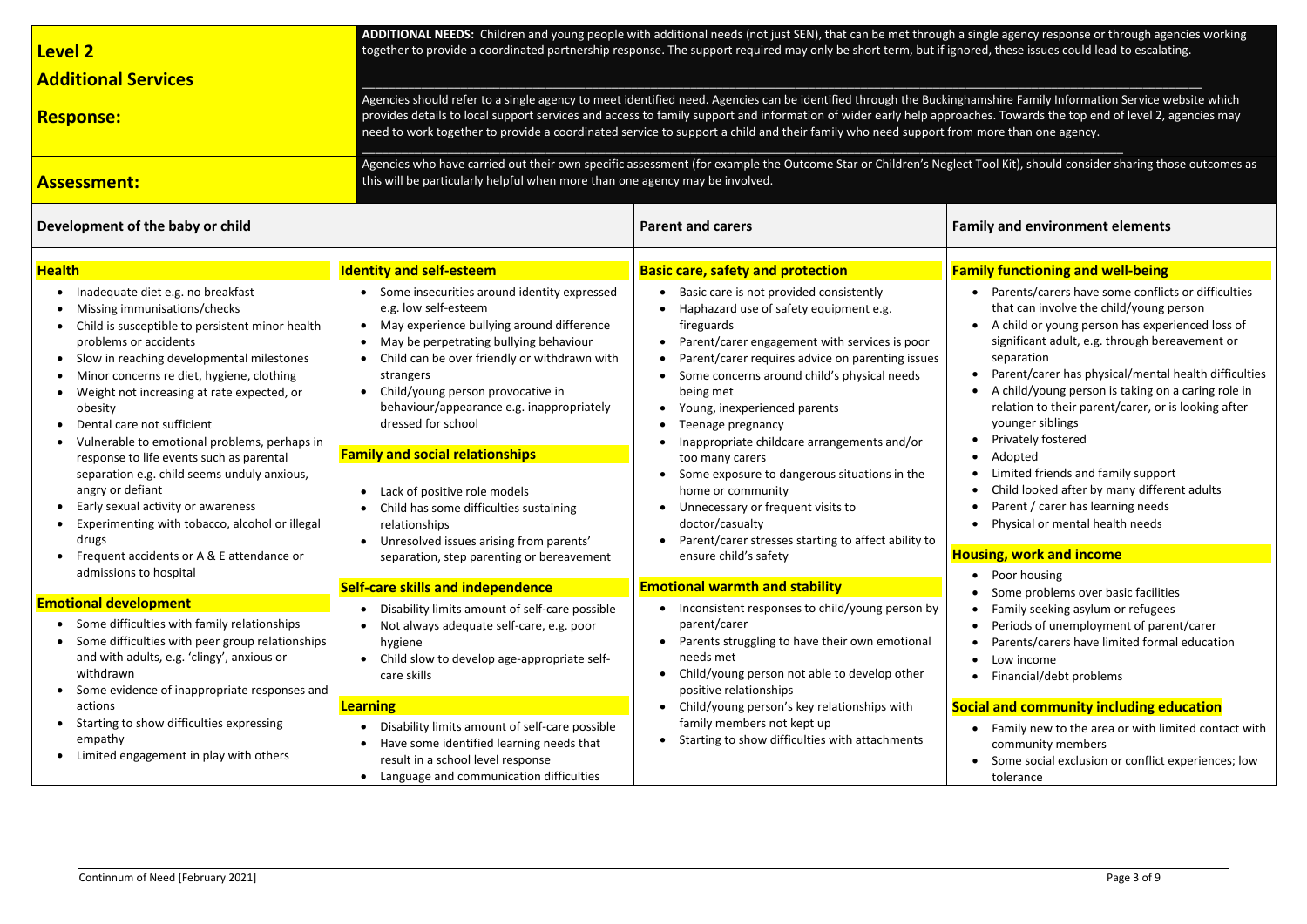| <b>Behavioural developments</b>                                                                                                                                                                                                                                                        | Some school absence<br>Poor punctuality/pattern of regular school                                                                                                                                                                                                                                                                                                                                       | <b>Guidance, boundaries and stimulation</b>                                                                                                                                                                                                                                                                                                                                                                         |  |
|----------------------------------------------------------------------------------------------------------------------------------------------------------------------------------------------------------------------------------------------------------------------------------------|---------------------------------------------------------------------------------------------------------------------------------------------------------------------------------------------------------------------------------------------------------------------------------------------------------------------------------------------------------------------------------------------------------|---------------------------------------------------------------------------------------------------------------------------------------------------------------------------------------------------------------------------------------------------------------------------------------------------------------------------------------------------------------------------------------------------------------------|--|
| Not always able to understand how own<br>actions impact on others<br>Finds accepting responsibility for own actions<br>difficult<br>Responds inappropriately to boundaries and<br>constructive guidance<br>Finds positive interaction difficult with peers in<br>unstructured contexts | absences<br>Not always engaged in play/learning, e.g.<br>poor concentration<br>Not thought to be reaching his/her education<br>potential<br>Reduced access to books/toys<br>Home-School links not well established<br>Limited evidence of progression planning<br>At risk of making poor decision about<br>progression<br>Limited participation of young person in<br>education, employment or training | Parent/carer offers inconsistent boundaries<br>Lack of routine in the home<br>Child/young person spends considerable time<br>alone, e.g. watching television<br>Child / young person is not often exposed to<br>new experiences; has limited access to leisure<br>activities<br>Child / young person can behave in an anti-<br>social way in the neighbourhood, e.g. petty<br>crime<br>Possible risk of online harm |  |

- Community characterised by negativity towards children/young people
- Difficulty accessing community facilities
- Child has a negative sense of self and abilities and suffers with low self-esteem making them
	- vulnerable to peers and adults who pay them
	- attention and/or show them affection but do so in order to exploit them (CE).
- Some concerns of possible discrimination

| Please visit Buckinghamshire Safeguarding Children Partnership website - buckssafeguarding.org.uk/childrenpartnership/<br>Useful contacts: |
|--------------------------------------------------------------------------------------------------------------------------------------------|
|--------------------------------------------------------------------------------------------------------------------------------------------|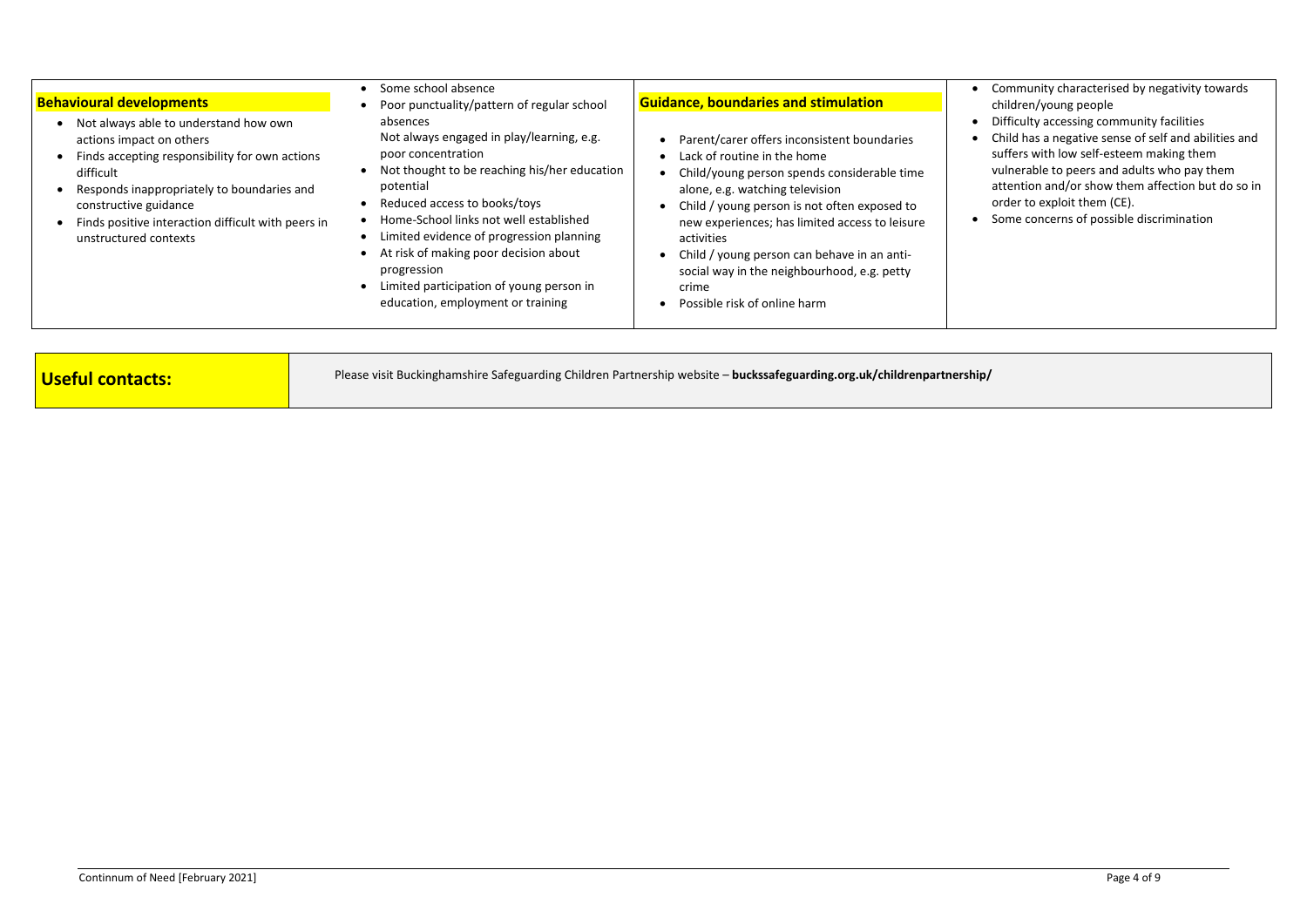| Children and young people who have multiple and complex needs requiring a multi-agency Early Help response with a lead professional. Level 3 also includes the threshold<br>Child in Need. Although a Child in Need requires a statutory response from Children's Social Care, a statutory intervention is not necessarily required. For this reason, the<br><b>Level 3</b><br>threshold for a Child in Need falls in level 3, but where a statutory intervention is required from Children's Social Care this would fall into level 4. It should be noted that at<br>level Early Help involvement is still an option. Children and young people in this category have increasing levels of un-met needs that are more significant and complex. T<br><b>Comprehensive Support</b><br>range, depth or significance of the problems faced by children at level 3 may begin to prevent them from achieving or maintaining a reasonable standard of health or<br>development if they don't receive appropriate services. They are likely to require targeted and/or longer-term intervention from specialist services.<br>Agencies should contact First Response (aka MASH) using the Multi-Agency Referral Form (MARF). Once contact is made, the case is then screened by Children's Social Car |                                                                                                                                                                                                                                                                                                                                                                                                                                                                                                                                                     |                                                                                                                                                                                                                                                                                                                                                                                                                                                                                                                                                            |                                                                                                                                                                                                                                                                                                                                                                                                                                                                                                                                                    |
|-----------------------------------------------------------------------------------------------------------------------------------------------------------------------------------------------------------------------------------------------------------------------------------------------------------------------------------------------------------------------------------------------------------------------------------------------------------------------------------------------------------------------------------------------------------------------------------------------------------------------------------------------------------------------------------------------------------------------------------------------------------------------------------------------------------------------------------------------------------------------------------------------------------------------------------------------------------------------------------------------------------------------------------------------------------------------------------------------------------------------------------------------------------------------------------------------------------------------------------------------------------------------------------------------|-----------------------------------------------------------------------------------------------------------------------------------------------------------------------------------------------------------------------------------------------------------------------------------------------------------------------------------------------------------------------------------------------------------------------------------------------------------------------------------------------------------------------------------------------------|------------------------------------------------------------------------------------------------------------------------------------------------------------------------------------------------------------------------------------------------------------------------------------------------------------------------------------------------------------------------------------------------------------------------------------------------------------------------------------------------------------------------------------------------------------|----------------------------------------------------------------------------------------------------------------------------------------------------------------------------------------------------------------------------------------------------------------------------------------------------------------------------------------------------------------------------------------------------------------------------------------------------------------------------------------------------------------------------------------------------|
| <b>Response:</b>                                                                                                                                                                                                                                                                                                                                                                                                                                                                                                                                                                                                                                                                                                                                                                                                                                                                                                                                                                                                                                                                                                                                                                                                                                                                              | decided.                                                                                                                                                                                                                                                                                                                                                                                                                                                                                                                                            | the MASH and a decision is made within 72 hours as to what service level is needed in relation to the Continuum of Need. If contact needs to be made out of hours, you c<br>the Emergency Duty Team on 0800 999 7677. Schools will need to consult with their link support worker to discuss concerns from which a decision to complete a MARF w                                                                                                                                                                                                           |                                                                                                                                                                                                                                                                                                                                                                                                                                                                                                                                                    |
| <b>Assessment:</b>                                                                                                                                                                                                                                                                                                                                                                                                                                                                                                                                                                                                                                                                                                                                                                                                                                                                                                                                                                                                                                                                                                                                                                                                                                                                            |                                                                                                                                                                                                                                                                                                                                                                                                                                                                                                                                                     | The key tools for assessing need are the Outcomes Star, Children's Neglect Tool and a Child in Need assessment (a statutory assessment led by Children's Social Care unde<br>Section 17 of the Children Act 1989). However other agencies may use their own assessment tools in the first instance.                                                                                                                                                                                                                                                        |                                                                                                                                                                                                                                                                                                                                                                                                                                                                                                                                                    |
| Development of the baby or child                                                                                                                                                                                                                                                                                                                                                                                                                                                                                                                                                                                                                                                                                                                                                                                                                                                                                                                                                                                                                                                                                                                                                                                                                                                              |                                                                                                                                                                                                                                                                                                                                                                                                                                                                                                                                                     | <b>Parent and carers</b>                                                                                                                                                                                                                                                                                                                                                                                                                                                                                                                                   | <b>Family and environment elements</b>                                                                                                                                                                                                                                                                                                                                                                                                                                                                                                             |
| <b>Health</b>                                                                                                                                                                                                                                                                                                                                                                                                                                                                                                                                                                                                                                                                                                                                                                                                                                                                                                                                                                                                                                                                                                                                                                                                                                                                                 | <b>Identity and self-esteem</b>                                                                                                                                                                                                                                                                                                                                                                                                                                                                                                                     | <b>Basic care, safety and protection</b>                                                                                                                                                                                                                                                                                                                                                                                                                                                                                                                   | <b>Family functioning and well-being</b>                                                                                                                                                                                                                                                                                                                                                                                                                                                                                                           |
| Physically unwell<br>Concerns re diet, hygiene, clothing<br>Child has some chronic/recurring health<br>problems; not treated, or badly managed<br>Missing routine and non-routine health<br>appointments<br>Weight gain - drop in centiles<br>Limited or restricted diet, e.g. no<br>breakfast; no lunch money<br>Concerns about developmental progress,<br>e.g. overweight/underweight;                                                                                                                                                                                                                                                                                                                                                                                                                                                                                                                                                                                                                                                                                                                                                                                                                                                                                                      | Child subject to persistent discrimination, (e.g.<br>racial, sexual or due to disabilities).<br>Demonstrates significantly low self-<br>esteem/confidence in a range of situations<br>Victim of crime or bullying<br>Signs of deteriorating emotional well-<br>being/mental health<br>May not discriminate effectively with strangers<br>٠<br>Clothing is regularly unwashed or unsuitable<br>Presentation (including hygiene) significantly<br>$\bullet$<br>impacts on all relationships                                                           | • Parent/carer is struggling to provide adequate<br>care<br>Parents have found it difficult to care for<br>previous child/young person<br>Inappropriate care arrangements<br>Instability and domestic violence in the home<br>Parent's mental health problems or substance<br>misuse significantly affect care of child/young<br>person<br>Non-compliance of parents/carers with services                                                                                                                                                                  | • Incidents of domestic abuse between parents<br>Acrimonious divorce/separation<br>Family has serious physical and mental health<br>difficulties<br>Family has poor relationship with extended fa<br>little communication<br>Family is socially isolated<br>Parent / carer has Learning needs<br>Physical or mental health needs which impact<br>parenting capacity.                                                                                                                                                                               |
| bedwetting/soiling<br>Developmental milestones are unlikely to<br>be met<br>Dental decay<br>Smokes/ other regular substance misuse<br>'Unsafe' sexual activity<br>Learning significantly affected by health<br>problems<br>Significant speech language<br>difficulties/delay or disordered<br>development<br>Child has significant disability<br>Mental health issues emerging<br>Sexual activity which cause concern and/or<br>sexually harmful behaviour                                                                                                                                                                                                                                                                                                                                                                                                                                                                                                                                                                                                                                                                                                                                                                                                                                    | Child lacks confidence or is watchful or wary of<br>carers/people<br>May be aggressive in behaviour/appearance<br>$\bullet$<br><b>Family and social relationships</b><br>Relationships with carers characterised by<br>inconsistencies<br>Child has lack of positive role models<br>Child appears to have undifferentiated<br>attachments<br>Misses school or leisure activities<br>Involved in conflicts with peers/siblings<br>Lack of friends/social network<br>$\bullet$<br>May have previously had periods of LA<br>$\bullet$<br>accommodation | Practitioners have serious concerns<br>Experiencing unsafe situations<br>Child/young person caring for siblings/parent<br>Child/young person perceived to be a problem<br>by parents<br>Child/young person may be subject to neglect<br>Child/young person previously looked after by<br>LA<br><b>Emotional warmth and stability</b><br>Child receives erratic or inconsistent care<br>$\bullet$<br>Child has episodes of poor-quality care<br>Parental/carer instability/emotional needs<br>affects capacity to nurture<br>Some relationship difficulties | <b>Housing, work and income</b><br>• Poor state of repair, temporary or overcrowd<br>unsafe<br>Living in interim accommodation<br><b>Experiencing frequent moves</b><br>Intentionally homeless<br>$\bullet$<br>Parents/carers experience stress due to<br>$\bullet$<br>unemployment or 'overworking'; may be imp<br>on other aspects of family life e.g. marital<br>relationship<br>Parents/carers find it difficult to obtain emplo<br>due to poor basic skills<br>Serious debts/poverty impact on ability to hat<br>$\bullet$<br>basic needs met |

rofessional. Level 3 also includes the threshold for a multi-agency early Help response a not necessarily required. For this reason, the ould fall into level 4. It should be noted that at this  $\overline{\phantom{a}}$ eeds that are more significant and complex. The iining a reasonable standard of health or rom specialist services.

ecase is then screened by Children's Social Care in contact needs to be made out of hours, you can call from which a decision to complete a MARF will be

### **z** and environment elements

### **Family functioning and well-being**

• Incidents of domestic abuse between parents/carers

- Acrimonious divorce/separation
- Family has serious physical and mental health difficulties
- Family has poor relationship with extended family or little communication
- Family is socially isolated
- Parent / carer has Learning needs
- Physical or mental health needs which impact on parenting capacity.

#### **Houghthand income**

• Poor state of repair, temporary or overcrowded, or unsafe

- Living in interim accommodation
- Experiencing frequent moves
- Intentionally homeless
- Parents/carers experience stress due to
- unemployment or 'overworking'; may be impacting
- on other aspects of family life e.g. marital
- relationship
- Parents/carers find it difficult to obtain employment due to poor basic skills
- Serious debts/poverty impact on ability to have
- basic needs met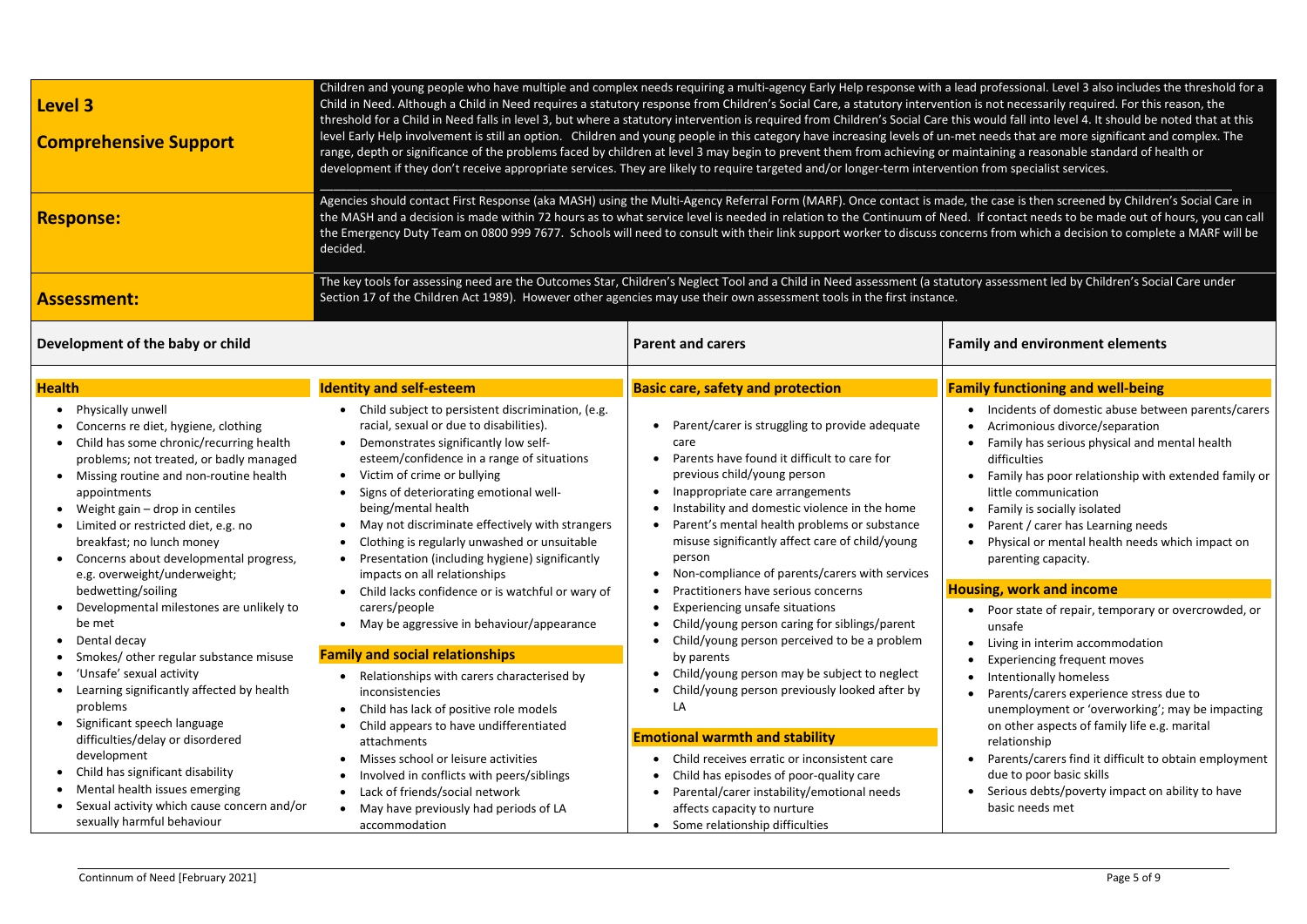| <b>Emotional development</b><br>Good quality early attachments e.g.<br>$\bullet$<br>conduct disorder; ADHD; anxiety;                                                                                                                                                                                                                                                    | Concerns of absences from home without<br>$\bullet$<br>parental consent<br>*Emerging behaviours which could suggest CSE                                                                                                                                                                                                                                                                                            | Child has no other positive relationships<br>Child has multiple carers; may have no<br>significant relationship to any of them<br>Child has been 'Looked After' by the LA                                                                                                  |               |
|-------------------------------------------------------------------------------------------------------------------------------------------------------------------------------------------------------------------------------------------------------------------------------------------------------------------------------------------------------------------------|--------------------------------------------------------------------------------------------------------------------------------------------------------------------------------------------------------------------------------------------------------------------------------------------------------------------------------------------------------------------------------------------------------------------|----------------------------------------------------------------------------------------------------------------------------------------------------------------------------------------------------------------------------------------------------------------------------|---------------|
| depression; eating disorder; self-harming                                                                                                                                                                                                                                                                                                                               | <b>Self-care skills and independence</b>                                                                                                                                                                                                                                                                                                                                                                           | <b>Guidance, boundaries and stimulation</b>                                                                                                                                                                                                                                | <b>Social</b> |
| Frequent accidents                                                                                                                                                                                                                                                                                                                                                      | Disability prevents self-care in a significant range<br>of tasks                                                                                                                                                                                                                                                                                                                                                   | Erratic or inadequate guidance provided                                                                                                                                                                                                                                    |               |
| <b>Behavioural developments</b>                                                                                                                                                                                                                                                                                                                                         | Child takes little or no responsibility for self-care<br>$\bullet$                                                                                                                                                                                                                                                                                                                                                 | Parents struggle/refuse to set effective                                                                                                                                                                                                                                   |               |
| Does not accept responsibility for own<br>actions; finds it hard to understand how<br>own actions impact on others or learn<br>from consequences<br>Disruptive/challenging behaviour at                                                                                                                                                                                 | tasks compared with peers<br>Child lacks a sense of safety and often puts<br>him/herself in danger<br>Child is main carer for family member                                                                                                                                                                                                                                                                        | boundaries e.g. too loose/tight/physical<br>chastisement<br>Child/young person behaves in anti-social way in<br>the neighbourhood<br>Parent/carer does not offer a good role model,                                                                                        |               |
| school, home or in the neighbourhood<br>Starting to commit offences/re-offend<br>$\bullet$<br>Interacts negatively with peers in learning<br>and play contexts<br>Child/young person is withdrawn,<br>$\bullet$<br>isolated/unwilling to engage<br>Concerns of absences from home without<br>parental consent<br>*Emerging behaviours which could suggest<br><b>CSE</b> | <b>Learning</b><br>Identified learning needs that are being<br>addressed at school level.<br>Regular underachievement causing concern at<br>school<br>Poor nursery/school attendance and punctuality<br>$\bullet$<br>Poor home-nursery school link<br>Some fixed-term exclusions<br>Very limited interests/skills displayed<br>Not in education (under 16)<br>Not in education, employment, or training post<br>16 | e.g. by behaving in an anti-social way<br>Child not receiving positive stimulation, with lack<br>of new experiences or activities<br>Child/young person under undue parental<br>pressure to achieve/aspire<br>Exposure to online forums increasing risk of<br>online harm. |               |

Low income plus adverse additional factors e.g. up to borrowing limit of Social Care Fund Rent arrears put family at risk of eviction or proceedings initiated

### **Solutify 12** and community including education

- Parents/carers socially excluded/isolated Lack of a support network
- Low community support for families
- Acrimonious relationships within community
- Poor quality access to universal and targeted services
- Concerns expressed by others
- Child's negative sense of self/low self-esteem
- contributes to their involvement with peers and/or adults thought to be treating them badly and/or encouraging their involvement in self-harm and/or criminal behaviour.
- Child regularly goes missing and family do not know where Child is.
- Incidents and or increase of discrimination

**Useful contacts:** Please visit Buckinghamshire Safeguarding Children Partnership website – **buckssafeguarding.org.uk/childrenpartnership/**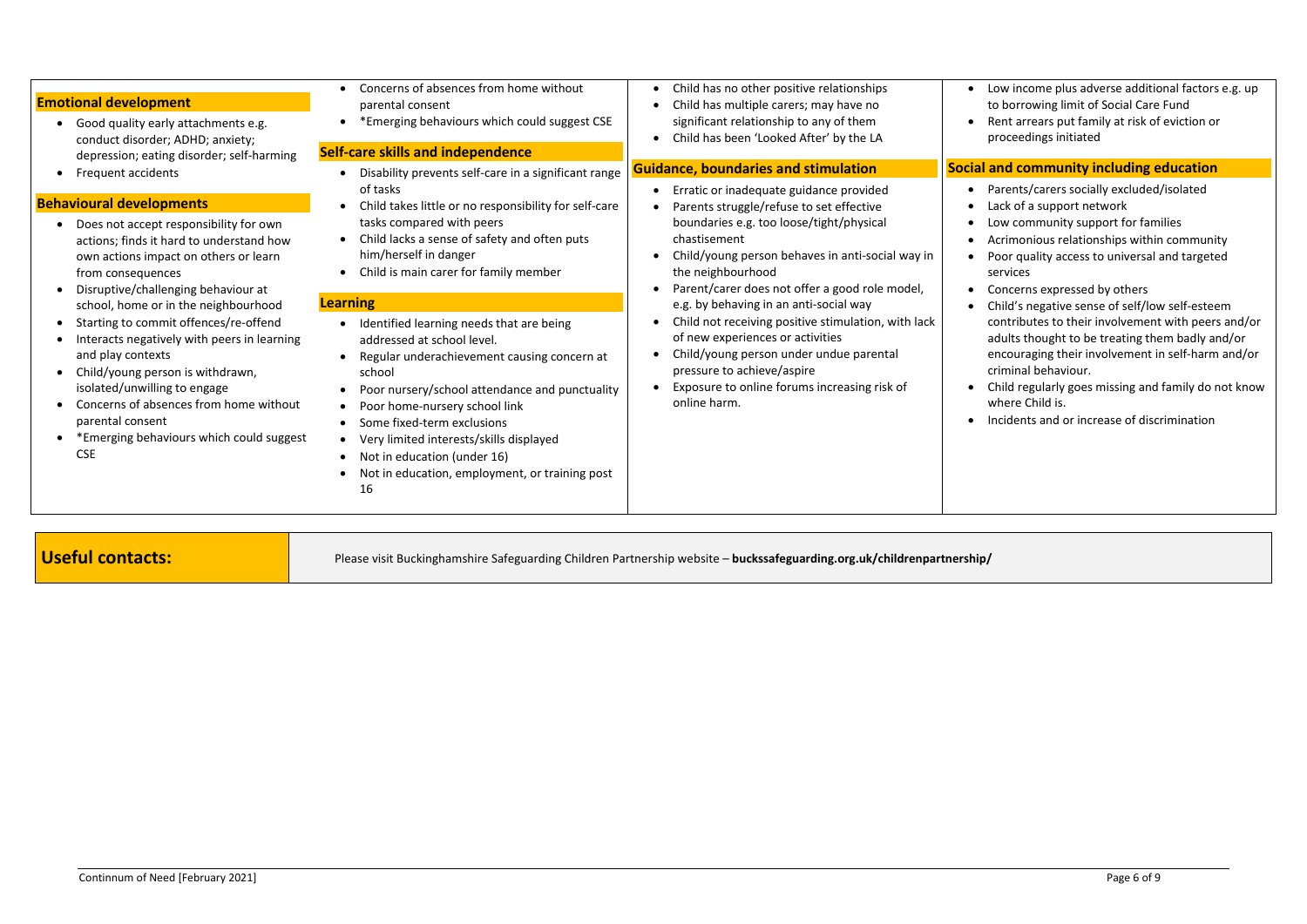| Children and young people with a high level of unmet or complex needs or children who are in need of protection. Children and young people in this category are id<br>suffered or likely to be suffering significant harm or significant impairment to their health or development. Harm is defined under 4 possible categories: physical abu<br><b>Level 4</b><br>abuse, sexual abuse and neglect. These children require intensive support under Section 47 of the Children Act 1989 (Child Protection Plan). Sometimes 'Significant I<br><b>Statutory / Specialist Support</b><br>single, traumatic event, but more often it is an accumulation of significant events, both acute and longstanding over time, such as in situations of neglect. |                                                                                                                                                                                                                                                                                                                                                                                                                                                                                                                                                                                                                                           |                                                                                                                                                                                                                                                                                                                                                                                                                                                                                                                                                                                                                                              |                                                                                                                                                                                                                                                                                                                                                                                                                                                                                                                                                                                                                                                                                                                                                                          |
|----------------------------------------------------------------------------------------------------------------------------------------------------------------------------------------------------------------------------------------------------------------------------------------------------------------------------------------------------------------------------------------------------------------------------------------------------------------------------------------------------------------------------------------------------------------------------------------------------------------------------------------------------------------------------------------------------------------------------------------------------|-------------------------------------------------------------------------------------------------------------------------------------------------------------------------------------------------------------------------------------------------------------------------------------------------------------------------------------------------------------------------------------------------------------------------------------------------------------------------------------------------------------------------------------------------------------------------------------------------------------------------------------------|----------------------------------------------------------------------------------------------------------------------------------------------------------------------------------------------------------------------------------------------------------------------------------------------------------------------------------------------------------------------------------------------------------------------------------------------------------------------------------------------------------------------------------------------------------------------------------------------------------------------------------------------|--------------------------------------------------------------------------------------------------------------------------------------------------------------------------------------------------------------------------------------------------------------------------------------------------------------------------------------------------------------------------------------------------------------------------------------------------------------------------------------------------------------------------------------------------------------------------------------------------------------------------------------------------------------------------------------------------------------------------------------------------------------------------|
| <b>Response:</b>                                                                                                                                                                                                                                                                                                                                                                                                                                                                                                                                                                                                                                                                                                                                   | there is a concern that a child is immediately at risk, call the Police on 999.                                                                                                                                                                                                                                                                                                                                                                                                                                                                                                                                                           |                                                                                                                                                                                                                                                                                                                                                                                                                                                                                                                                                                                                                                              | Agencies should contact First Response using the Multi-Agency Referral Form (MARF) or by calling 0845 4600 001 (or 0800 999 7677 for the out of hours Emergency                                                                                                                                                                                                                                                                                                                                                                                                                                                                                                                                                                                                          |
| <b>Assessment:</b>                                                                                                                                                                                                                                                                                                                                                                                                                                                                                                                                                                                                                                                                                                                                 | into care.                                                                                                                                                                                                                                                                                                                                                                                                                                                                                                                                                                                                                                |                                                                                                                                                                                                                                                                                                                                                                                                                                                                                                                                                                                                                                              | Statutory assessment will take place under the provisions of the Children Act 1989. This will be led by Children's Social Care. Where a child is assessed to have met tl<br>statutory intervention there are various options available to ensure a child is protected from harm. This includes making the child subject to a Child Protection Plan of                                                                                                                                                                                                                                                                                                                                                                                                                    |
| Development of the baby or child                                                                                                                                                                                                                                                                                                                                                                                                                                                                                                                                                                                                                                                                                                                   |                                                                                                                                                                                                                                                                                                                                                                                                                                                                                                                                                                                                                                           | <b>Parent and carers</b>                                                                                                                                                                                                                                                                                                                                                                                                                                                                                                                                                                                                                     | <b>Family and environment elements</b>                                                                                                                                                                                                                                                                                                                                                                                                                                                                                                                                                                                                                                                                                                                                   |
| <b>Health</b>                                                                                                                                                                                                                                                                                                                                                                                                                                                                                                                                                                                                                                                                                                                                      | <b>Identity and self-esteem</b>                                                                                                                                                                                                                                                                                                                                                                                                                                                                                                                                                                                                           | <b>Basic care, safety and protection</b>                                                                                                                                                                                                                                                                                                                                                                                                                                                                                                                                                                                                     | <b>Family functioning and well-being</b>                                                                                                                                                                                                                                                                                                                                                                                                                                                                                                                                                                                                                                                                                                                                 |
| Child/young person has<br>$\bullet$<br>severe/chronic health problems<br>Child/young person's weight and<br>height both under the 0.4th centile<br>Other developmental milestones<br>unlikely to be met; failure to thrive<br>Lack of food may be linked with<br>neglect<br>Refusing medical care endangering<br>life/development<br>Seriously obese<br>Dental decay and no access to<br>treatment<br>Persistent and high-risk substance<br>misuse<br>Dangerous sexual activity and/or early<br>teenage pregnancy<br>Child sexual exploitation (CSE)                                                                                                                                                                                               | Child/young person experiences persistent<br>discrimination; internalised and reflected in<br>poor self-image<br>Failed Education Supervision Order - 3<br>$\bullet$<br>prosecutions for non-attendance: family<br>refusing to engage<br>Socially isolated and lacking appropriate<br>role models<br>Alienates self from others<br>$\bullet$<br><b>Bullying</b><br>Lack of confidence is incapacitating<br>Victim of crime; may fear persecution by<br>others<br>Poor and inappropriate self-presentation<br>Child/young person likely to put self at risk<br>Child sexual exploitation (CSE)<br>$\bullet$<br>Evident mental health needs | Parents/carers unable to provide 'good<br>enough' parenting that is adequate and<br>safe;<br>Parent/carer's mental health or substance<br>misuse significantly affect care of child<br>Parents/carers unable to care for previous<br>children<br>Instability and violence in the home<br>continually<br>Parents/carers involved in crime<br>Parents unable to restrict access to home<br>by dangerous adults<br>Parents/carers own needs mean they are<br>unable to keep child/young person safe<br>Chronic and serious domestic violence<br>involving child/young person<br>Unexplained injuries<br>Parents not engaging with professionals | Significant parental/carer discord and persistent of<br>Family characterised by conflict and serious chron<br>difficulties<br>History of rejection<br>Poor relationships between siblings and wider fan<br>No effective support from extended family<br>Destructive/unhelpful involvement from extended<br>Child/young person has been identified as a child/<br>need, but parents/carers have refused support<br>Family involved in criminal activity; parent or sibli<br>custodial sentence<br>Individual posing a risk to children in, or known to<br>Unsafe home environment<br>Family home used for drug taking, prostitution, ille-<br>Family have physical or mental health needs that<br>parenting capacity<br>Parent / care has Learning needs that impact on p |
| Suspected imminent risk of FGM                                                                                                                                                                                                                                                                                                                                                                                                                                                                                                                                                                                                                                                                                                                     | <b>Family and social relationships</b>                                                                                                                                                                                                                                                                                                                                                                                                                                                                                                                                                                                                    | Allegation or reasonable suspicion of                                                                                                                                                                                                                                                                                                                                                                                                                                                                                                                                                                                                        | <b>Housing, work and income</b>                                                                                                                                                                                                                                                                                                                                                                                                                                                                                                                                                                                                                                                                                                                                          |
| (female genital mutilation)<br>Sexual abuse<br>Self-harming<br>Non-accidental injury<br>Acute mental health problems e.g.<br>severe depression; threat of suicide;<br>psychotic episode<br>Physical/learning disability requiring<br>constant supervision                                                                                                                                                                                                                                                                                                                                                                                                                                                                                          | Repeated missing persons episodes<br>Relationships with family experienced as<br>negative ('low warmth, high criticism')<br>Rejection by a parent/carer; family no<br>longer want to care for - or have<br>abandoned - child/young person<br>Periods accommodated by Council<br>$\bullet$<br>Family breakdown related to child's<br>$\bullet$<br>behavioural difficulties                                                                                                                                                                                                                                                                 | serious injury, abuse or neglect.<br>Unable to manage severe challenging<br>behaviour without support -high risk of<br>family breakdown<br>Suspected/evidence of fabricated or<br>induced illness Unable to meet child/young<br>person's physical or emotional needs<br>Disclosure from parent of abuse to<br>child/young person<br>Escalating or serious domestic violence                                                                                                                                                                                                                                                                  | Homeless - or imminent<br>$\bullet$<br>Housing dangerous or seriously threatening to hear<br>Physical accommodation places child in danger<br>Chronic unemployment that has severely affected<br>identities<br>Family unable to gain employment due to significal<br>skills or long-term substance misuse<br>Extreme poverty/debt impacting on ability to care<br>No expectation that young person will work                                                                                                                                                                                                                                                                                                                                                             |

oung people in this category are identified as having 4 possible categories: physical abuse, emotional abuse and neglect. These intendent intererent interentsive inter-<br>Intensive intensive in the Child Protection Planni Vill be and Plan). Sometimes 'Significant Harm' will be a in situations of neglect.

Fould first First Reponse is all the Multi-Agency Duty Team). If

re a child is assessed to have met the threshold for subject to a Child Protection Plan or taking the child

### **Family functioning and well-being**

ental/carer discord and persistent domestic violence erised by conflict and serious chronic relationship

- ction
- ips between siblings and wider family
- upport from extended family
- helpful involvement from extended family
- erson has been identified as a child/young person in ents/carers have refused support
- d in criminal activity; parent or sibling has received ence
- ing a risk to children in, or known to household environment
- ised for drug taking, prostitution, illegal activities hysical or mental health needs that impact on acity
- as Learning needs that impact on parenting capacity

#### income

- imminent
- rous or seriously threatening to health
- nmodation places child in danger
- bloyment that has severely affected parents' own
- to gain employment due to significant lack of basic erm substance misuse
- ty/debt impacting on ability to care for child
- that young person will work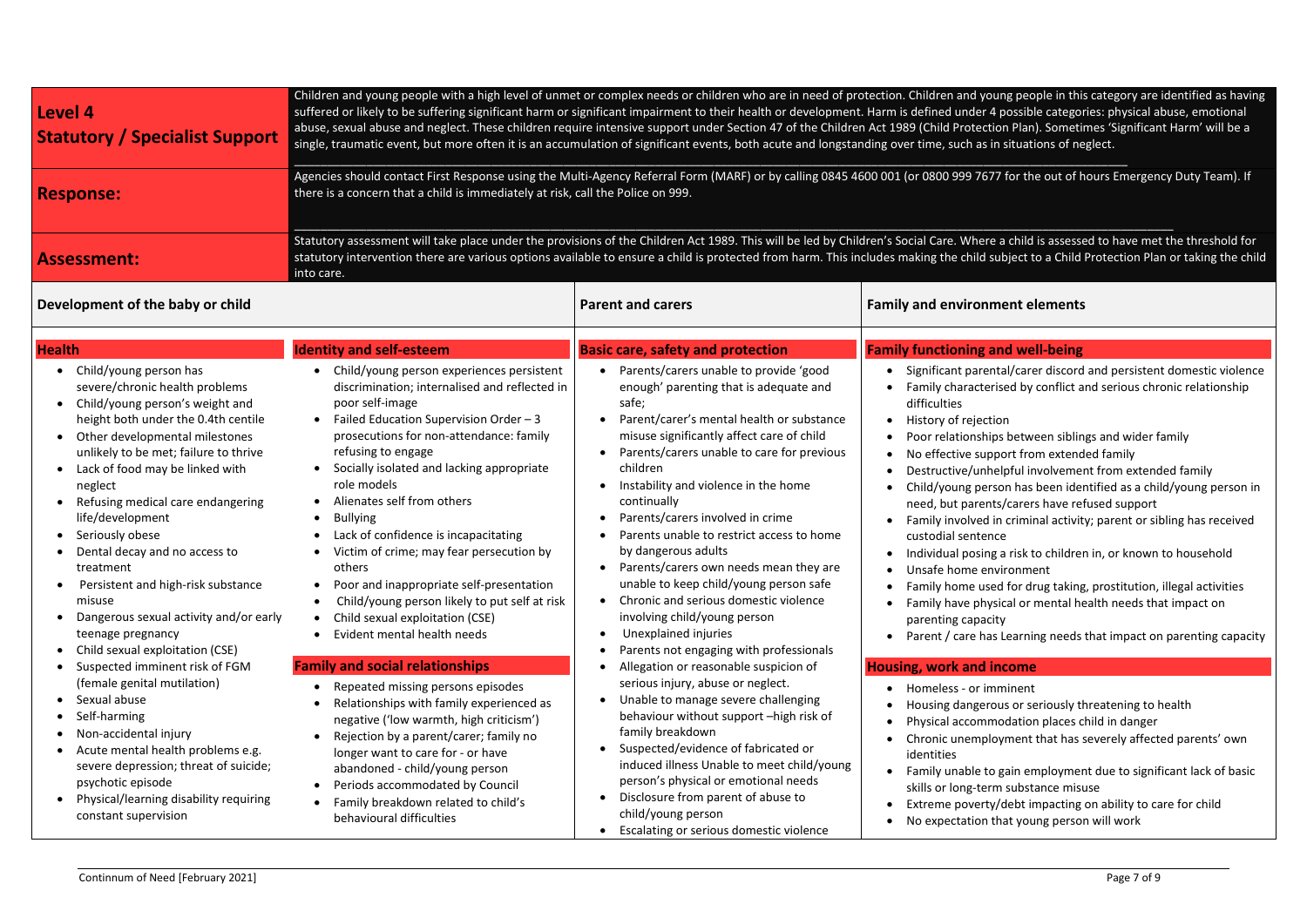- Disclosure of abuse from child/young person
- Evidence of significant harm or neglect
- Disclosure of abuse/physical injury caused by a professional

#### **Emotional development**

- Puts self or others in danger e.g. missing from home
- Severe emotional/ behavioural challenges
- Unable to connect cause and effect of own actions
- Unable to display empathy
- Suffers from periods of severe depression
- Self-harming or suicide attempts

#### **Behavioural developments**

- Unable to determine boundaries, roles and responsibilities appropriately
- Cannot maintain peer relationships e.g. is aggressive, bully, bullied
- Regularly involved in antisocial/criminal activities
- Repeated missing persons episodes
- Prosecution of offences resulting in court orders, custodial sentences, ASBOs
- Non-compliant or poor response to support
- Professional concerns but difficulty accessing child/young person
- Unaccompanied refuge/asylum seeker
- Privately fostered
- Abusing other children
- Young Sex Offenders
- Serious or persistent offending behaviour likely to lead to custody/remand in secure unit/prison
- Subject to Family Support or Child Protection Plan
- Subject to physical, emotional or sexual abuse or neglect
- Child Exploitation (CE)
- Suspected imminent risk of FGM (female genital mutilation)
- Child is main carer for family member

#### **Self-care skills and independence**

- Severe disability child/young person relies totally on other people to meet care needs
- Child neglects to use self-care skills due to alternative priorities, e.g. substance misuse

#### **Learning**

- Puts self or others at risk through behaviour
- No, or acrimonious, home-nursery or school link
- Young child with few, if any, achievements
- No school placement
- Child/young person is out of school
- Has no access to leisure activities
- Multiple fixed term exclusions or risk of permanent exclusion
- Consistently poor or no educational attainment progress

#### **Emotional warmth and stability**

- Parents/carers inconsistent, highly critical, rejecting or apathetic towards child
- Family life chaotic
- Child/young person beyond parental/carers' control
- Parent's own emotional experiences impacting on their ability to meet child/young person's needs
- Child has no-one to care for him/her
- Child/young person threatened with rejection from home
- Requesting young child be accommodated

#### **Guidance, boundaries and stimulation**

- No effective boundaries set by parents/carers
- Multiple carers with no consistency
- Child regularly behaves in an anti-social way in the neighbourhood
- No constructive leisure
- Exposure to online forums evident to resulting in harm

#### **Social and community including education**

• Family chronically socially excluded

• Child frequently goes missing and fails to account for their locations or discloses situations indicating risk of CE

- 
- No supportive network
- Community are hostile to family
- 
- - incidents of discrimination

• Child trafficked to UK for sexual exploitation

• Currently being discriminated and or on going and increasing